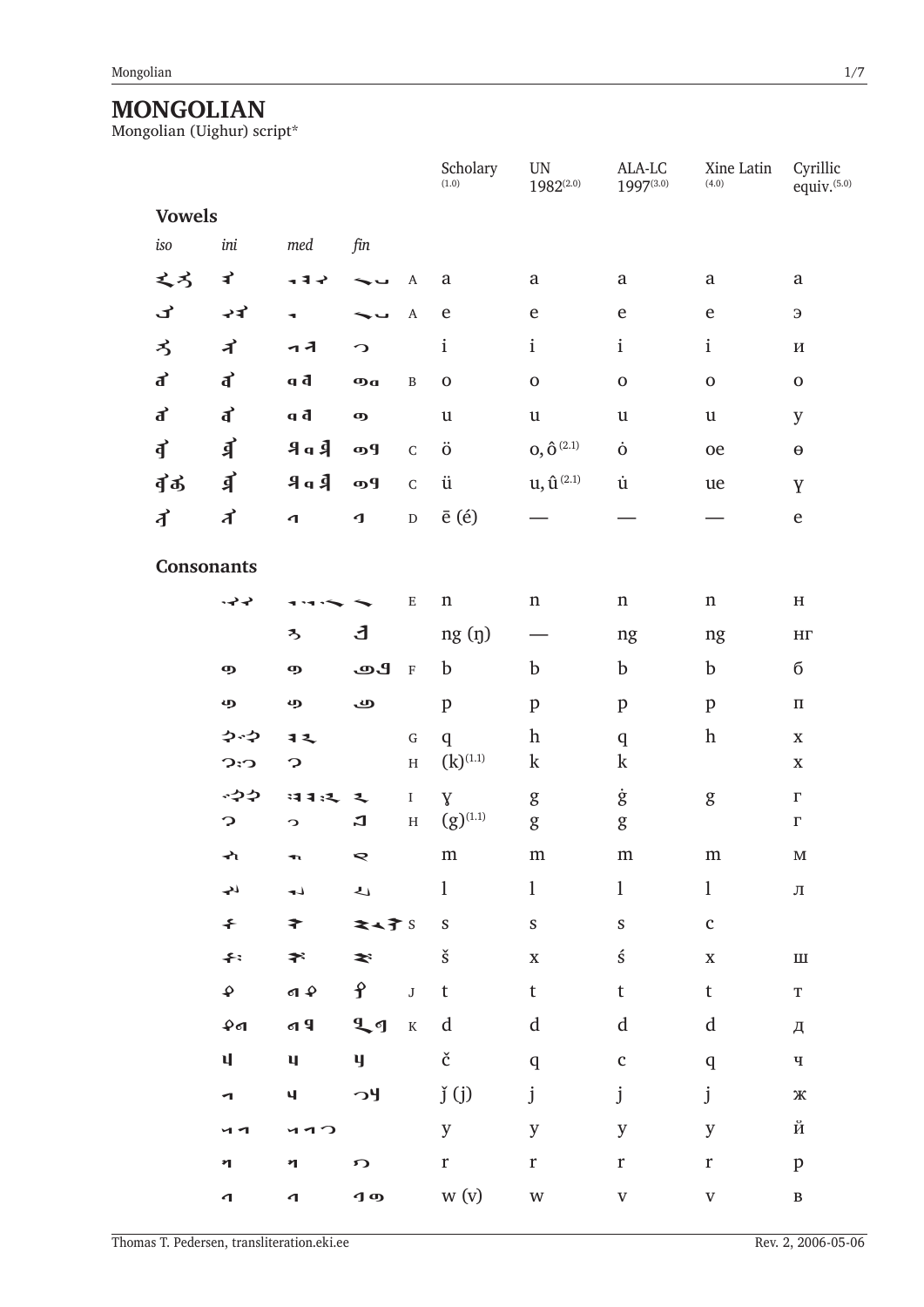|                                     |                            |                           |                                           |             | Scholary<br>(1.0)            | UN<br>$1982^{(2.0)}$            | ALA-LC<br>$1997^{(3.0)}$ | Xine Latin<br>(4.0)                 | Cyrillic<br>equiv. <sup>(5.0)</sup> |
|-------------------------------------|----------------------------|---------------------------|-------------------------------------------|-------------|------------------------------|---------------------------------|--------------------------|-------------------------------------|-------------------------------------|
| iso                                 | ini                        | med                       | fin                                       |             |                              |                                 |                          |                                     |                                     |
|                                     | மு                         | மு                        | ஆ                                         |             | $\mathbf f$                  | $\mathbf f$                     | $\mathbf f$              | $\mathbf f$                         | ф                                   |
|                                     | C                          | ാ                         | ت                                         | $\mathbf D$ | g(k)                         |                                 | $\mathbf k$              |                                     | ${\bf K}$                           |
|                                     | າ                          | າ                         | م                                         | $\mathbf D$ | k(kh)                        |                                 |                          | $\mathbf k$                         | ${\bf K}$                           |
|                                     | $\pmb{\mathsf{H}}$         | $\mathbf{H}$              | <b>H</b>                                  |             | $\mathbf{C}$                 | $\mathbf{c}$                    |                          | $\mathbf{z}\mathbf{h}$              | Ц                                   |
|                                     | 사                          | $\mathbf{H}$              | Ŋ                                         |             | $\mathbf Z$                  | $\mathbf Z$                     |                          | ch                                  | 3                                   |
|                                     | ⋠                          | $\leq$                    | ។                                         |             | $\boldsymbol{\mathrm{h}}$    | $\,h$                           | $\boldsymbol{\text{h}}$  | $\mathbf{h}'$                       | $\mathbf X$                         |
|                                     | $\boldsymbol{\mathcal{P}}$ | $\mathbf{P}$              | $\hat{\mathbf{f}}$                        |             | ž                            |                                 |                          | $\mathbf{r}'$                       | Ж                                   |
|                                     | $\boldsymbol{z}^{\prime}$  | 4 <sup>1</sup>            |                                           | $\mathbf L$ | $1\mathrm{h}$                |                                 |                          | $1\mathrm{h}$                       | $J\!I X$                            |
|                                     |                            | $\leq$                    |                                           |             | (zh)                         |                                 |                          | $\mathbf{Z}^\prime$                 | 3                                   |
|                                     |                            | $\boldsymbol{\mathsf{g}}$ |                                           |             | (ch)                         |                                 |                          | $\textbf{C}^\textnormal{\text{!`}}$ | $\mathbf{q}$                        |
| Ligatures                           |                            |                           |                                           |             |                              |                                 |                          |                                     |                                     |
| $\mathbf{P}$                        | ዎ                          | ф                         | ஆ                                         |             | ba, be                       |                                 |                          |                                     |                                     |
| ዋ                                   | ዋ                          | ዋ                         | ዋ                                         |             | bi                           |                                 |                          |                                     |                                     |
| $\bf{a}$                            | $\bf{p}$                   | Ф                         | $\bf{B}$                                  |             | bo, bu                       |                                 |                          |                                     |                                     |
| $\boldsymbol{\varphi}$              | $\mathbf{\mathfrak{P}}$    | Ф                         | $\mathbf{p}$                              |             | bö, bü                       |                                 |                          |                                     |                                     |
| ቶ                                   | ቶ                          | ቶ                         | ቶ                                         | ${\rm D}$   | $b\bar{e}$                   |                                 |                          |                                     |                                     |
| ပို                                 | φ                          | φ                         | ပို                                       |             | pa, pe                       |                                 |                          |                                     |                                     |
| 孕                                   | 孕                          | 斗                         | ዏ                                         |             | pi                           |                                 |                          |                                     |                                     |
| <b>SD</b>                           | $\mathbf{\Phi}$            | Ф                         | <b>SP</b>                                 |             | po, pu                       |                                 |                          |                                     |                                     |
| φ                                   | 乳                          | \$                        | கு                                        |             | pö, pü                       |                                 |                          |                                     |                                     |
| ሃ                                   | ቶ                          | ቶ                         | ሃ                                         | $\mathbf D$ | pē                           |                                 |                          |                                     |                                     |
| ာ<br>၁<br>၁                         | $\boldsymbol{\varphi}$     | $\mathbf{C}$              | $\mathbf{S}$                              |             | qe, ye (ke, ge)              |                                 |                          |                                     |                                     |
|                                     | $\boldsymbol{z}$           | $\boldsymbol{z}$          | $\boldsymbol{\hat{J}}$                    |             | qi, yi (ki, gi)              |                                 |                          |                                     |                                     |
| $\boldsymbol{\varphi}$              | $\widehat{\mathcal{P}}$    | $\boldsymbol{\varphi}$    | $\boldsymbol{\omega}$ $\boldsymbol{\phi}$ |             |                              | qö, qü, yö, yü (kö, kü, gö, gü) |                          |                                     |                                     |
| $\overline{f}$                      | $\boldsymbol{z}$           | $\boldsymbol{z}$          | $\mathcal{L}$                             | ${\rm D}$   | yē (gē)                      |                                 |                          |                                     |                                     |
| <b>3</b>                            | Ç:                         | းှာ                       | 3                                         |             | qe (ke)                      |                                 |                          |                                     |                                     |
| 汐                                   | ဘု                         | ら<br>$\ddot{\mathbf{p}}$  | 汐<br>$\ddot{a}$ $\ddot{q}$                |             | qi (ki)                      |                                 |                          |                                     |                                     |
| $\ddot{\mathbf{p}}$<br>$\mathbf{f}$ | $\ddot{\mathbf{P}}$<br>;ှ  | ှာ                        | $\mathbf{S}$                              |             | qö, qü (kö, kü)<br>qē (kē)   |                                 |                          |                                     |                                     |
| ச                                   | ዋ                          | ዎ                         | Ъ                                         | ${\rm D}$   | fa                           |                                 |                          |                                     |                                     |
| ዊ                                   |                            |                           | Ъ                                         |             | fe                           |                                 |                          |                                     |                                     |
| ዋ                                   | ዋ                          | ዋ                         | ዋ                                         |             | $\operatorname{fi}$          |                                 |                          |                                     |                                     |
| <b>B</b>                            | <b>P</b>                   | <b>P</b>                  | <b>B</b>                                  |             | ${\rm fo}$                   |                                 |                          |                                     |                                     |
| <b>B</b>                            |                            |                           | <b>B</b>                                  |             | fu                           |                                 |                          |                                     |                                     |
| $\mathbf{\Phi}$                     | $\mathbf{P}$               | $\mathbf{P}$              | $\mathbf{\Phi}$                           |             | fü                           |                                 |                          |                                     |                                     |
| $\mathbf{\Phi}$                     |                            |                           | $\mathbf{\Phi}$                           |             | $f\ddot{o}$                  |                                 |                          |                                     |                                     |
| ግ                                   | နှ                         | ዋ                         | ግ                                         | $\mathbf D$ | $\mathrm{f}\bar{\mathrm{e}}$ |                                 |                          |                                     |                                     |
|                                     |                            |                           |                                           |             |                              |                                 |                          |                                     |                                     |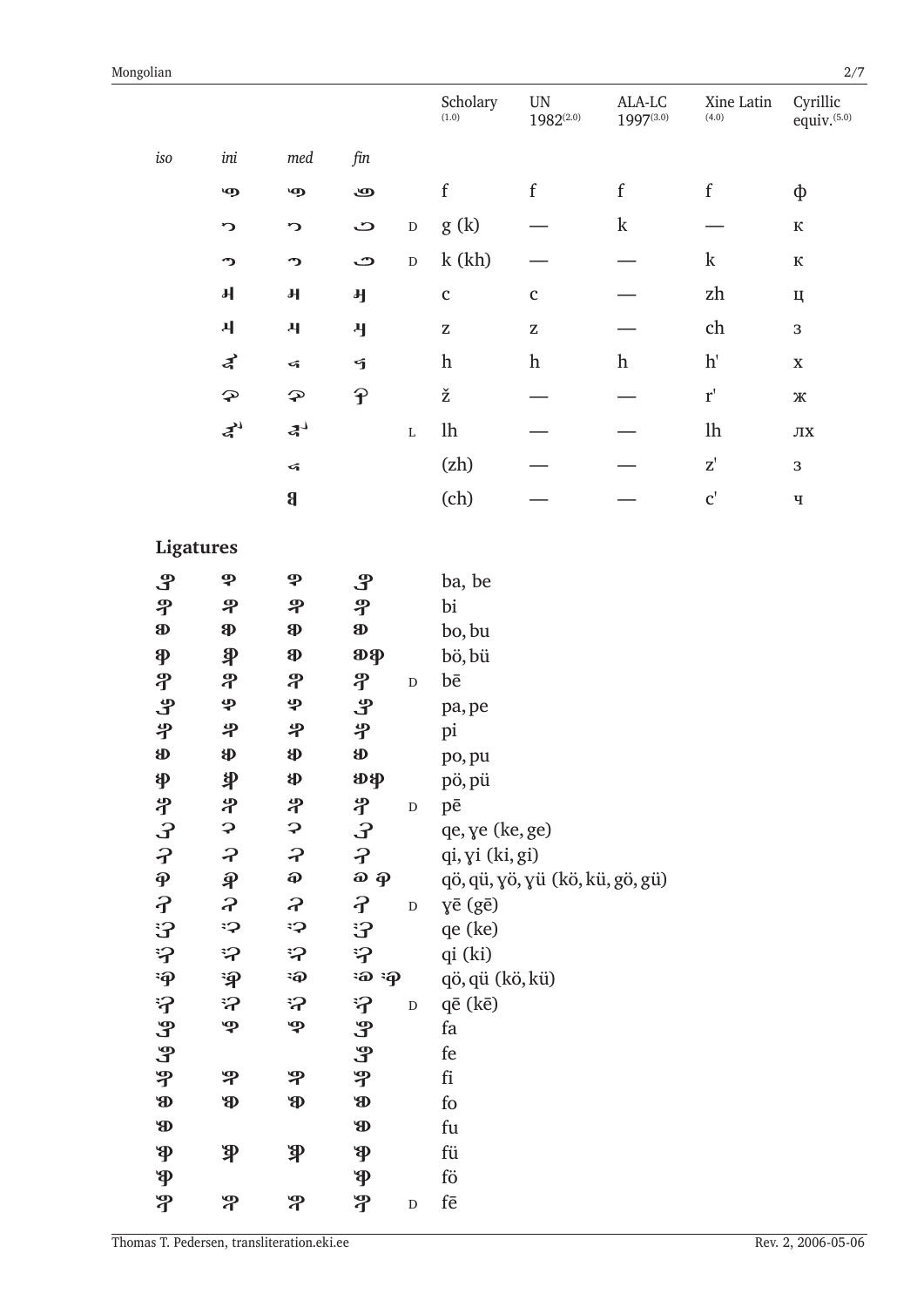|                         |                         |                           |                        |                  | Scholary<br>(1.0) | <b>UN</b><br>1982(2.0) | ALA-LC<br>1997(3.0) | Xine Latin<br>(4.0) | Cyrillic<br>equiv. $(5.0)$ |
|-------------------------|-------------------------|---------------------------|------------------------|------------------|-------------------|------------------------|---------------------|---------------------|----------------------------|
| $\it iso$               | ini                     | med                       | fin                    |                  |                   |                        |                     |                     |                            |
| $\mathcal{E}$           | っ                       | ှာ                        | £                      | ${\rm D}$        | ga (ka)           |                        |                     |                     |                            |
| $\mathbf{S}$            |                         |                           | £                      | ${\rm D}$        | ge (ke)           |                        |                     |                     |                            |
| $\overline{\mathbf{z}}$ | っ                       | っ                         | $\mathcal{P}$          | ${\bf D}$        | gi (ki)           |                        |                     |                     |                            |
| $\pmb{\hat{\omega}}$    | $\boldsymbol{\Omega}$   | $\boldsymbol{\hat{\Phi}}$ | a,                     | $\mathbf D$      | go (ko)           |                        |                     |                     |                            |
| a)                      |                         |                           | a.                     | $\mathbf D$      | gu (ku)           |                        |                     |                     |                            |
| $\boldsymbol{\varphi}$  | $\hat{\mathcal{P}}$     | $\widehat{\mathcal{F}}$   | $\mathbf{\Phi}$        | ${\rm D}$        | gü (kü)           |                        |                     |                     |                            |
| $\ddot{\mathbf{p}}$     |                         |                           | $\hat{\mathbf{P}}$     | ${\rm D}$        | gö (kö)           |                        |                     |                     |                            |
|                         | ဥ                       | ဥ                         | $\mathcal{F}$          | $\mathbf D$      | gē (kē)           |                        |                     |                     |                            |
| そうっ                     | φ                       | φ                         | 3                      | ${\bf D}$        | ka (kha)          |                        |                     |                     |                            |
|                         |                         |                           | კ                      | ${\rm D}$        | ke (khe)          |                        |                     |                     |                            |
| $\hat{\mathbf{r}}$      | ぞ                       | ぞ                         | $\boldsymbol{\hat{J}}$ | ${\bf D}$        | ki (khi)          |                        |                     |                     |                            |
| O                       | Ф                       | Ф                         | O                      | ${\bf D}$        | ko (kho)          |                        |                     |                     |                            |
| O                       |                         |                           | O                      | $\overline{D}$   | ku (khu)          |                        |                     |                     |                            |
| $\hat{\mathbf{P}}$      | $\widehat{\mathcal{P}}$ | $\widehat{\mathcal{F}}$   | $\hat{\mathbf{P}}$     | $\mathbf D$      | kü (khü)          |                        |                     |                     |                            |
| $\hat{\mathbf{P}}$      |                         |                           | $\widehat{\mathbf{P}}$ | ${\rm D}$        | kö (khö)          |                        |                     |                     |                            |
| $\hat{\mathbf{f}}$      | ဥ                       | ဥ                         | $\hat{\mathbf{f}}$     | $\boldsymbol{D}$ | kē (khē)          |                        |                     |                     |                            |

## **Punctuation Marks**

| $\sim$ $\sim$ $\sim$ $\sim$ $\sim$ $\sim$ $\sim$ $\sim$ | birga                      |
|---------------------------------------------------------|----------------------------|
| :                                                       | ellipsis                   |
| ۰                                                       | comma                      |
| ÷                                                       | full stop                  |
| $\bullet\bullet$                                        | colon                      |
| ÷                                                       | marks the end of a chapter |

## **Numbers**

| 0            | $\overline{0}$ |
|--------------|----------------|
| Û            | $\mathbf 1$    |
| Q            | $\overline{2}$ |
| $\mathsf{M}$ | 3              |
| Ù            | 4              |
| $\sqrt{2}$   | 5              |
| 6            | 6              |
| ົລ           | 7              |
| b            | 8              |
| G            | 9              |
|              |                |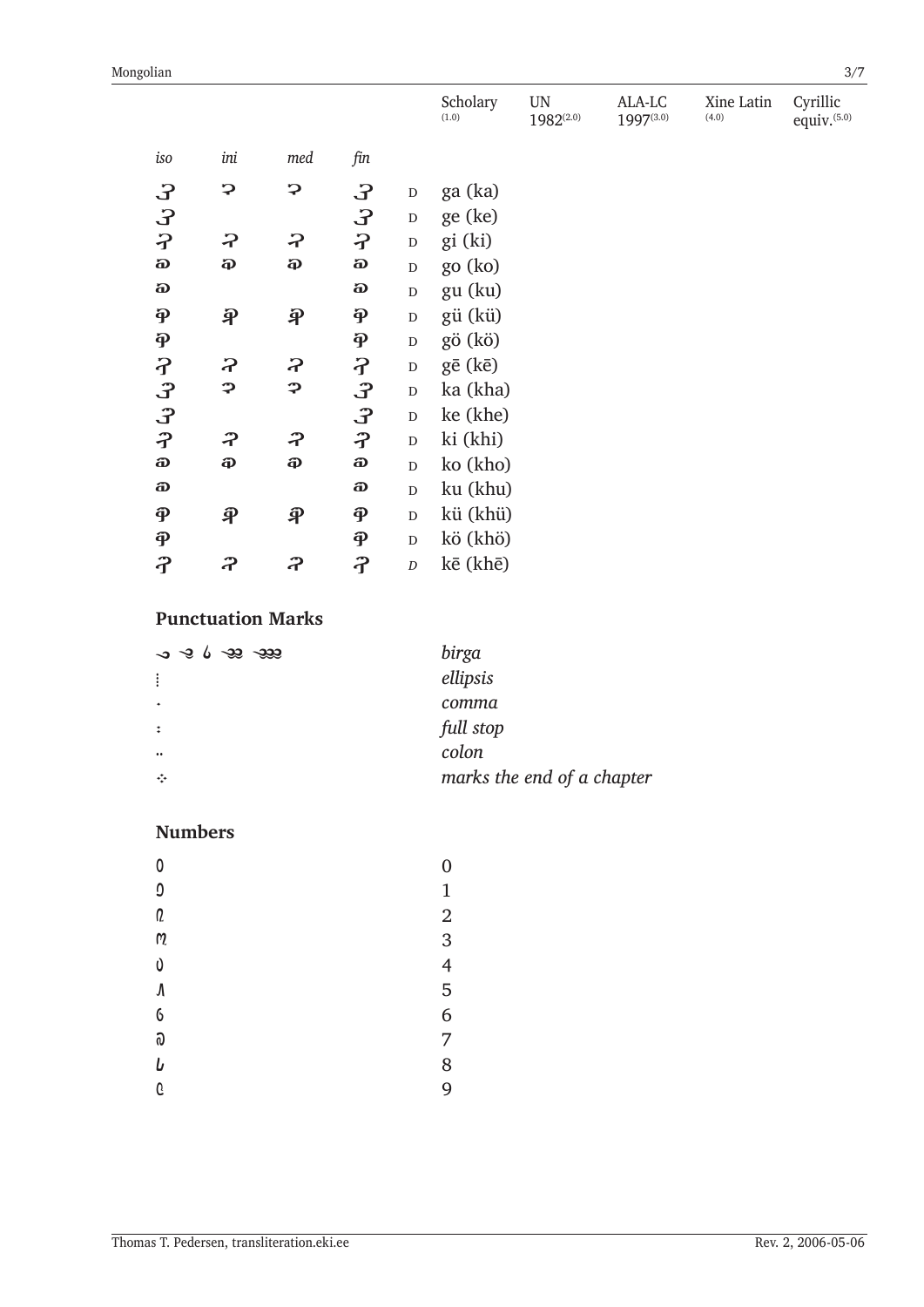#### **Notes**

- \* Character forms: *iso* isolated form, *ini* initial form, *med* medial form, *�n* �nal form.
- A In general,  $\sim$  is used in final position after all consonants except *b*, *p*, and, in foreign words, *k*.
- $B \alpha$  in final position is used in foreign words.
- $\epsilon$  4 in medial position is used in the first syllable, **q** in medial position in the second and following syllables,  $\boldsymbol{9}$  in final position is used in foreign words.
- D Used in foreign words.
- $E \rightarrow$  in medial position is used before a vowel,  $\rightarrow$  in medial position before a consonant, and  $\sim$  in medial position before  $\sim$  in word-final position in certain words.
- $F \cdot \mathbf{J}$  is an old form.
- G  $\leq$  in medial position is used before  $\sim$  in word-final position.
- H This form is used before *e*, *i*, *ö* and *ü*. See the Ligatures section for details.
- $\overline{I}$  in medial position is used before a vowel, **a** in medial position before a consonant and in medial position before  $\overline{\phantom{a}}$  in word-final position.
- $J \cdot \mathcal{Q}$  in medial and  $\mathcal{Q}$  in final position are used in foreign words.
- K **4** in medial position is used before a consonant,  $\sigma$  in initial position is used in foreign words.
- L Used in words borrowed from Tibetan.
- 1.0 "*Scholary" refers to the scienti�c transliteration used in linguistic works on Mongolian.* Forms in parentheses represent alternative equivalents.
- 1.1 The alternatives *k* and *g* should only be used before *e*, *i*, *ö* and *ü*.
- 2.0 *The United Nations recommended system. The o�cial Chinese romanization scheme based on Pinyin.*
- 2.1 *ô* and *û* are used for place names, while *o* and *u* are for general use.
- 3.0 *American Library Association/Library of Congress.*
- 4.0 "New Latin Mongolian" an attempt to create a unified Latin-based alphabet for the Mongo*lian languages.*
- 5.0 *Cyrillic equivalents corresponding to the alphabet used in Mongolia.*

### **Sources**

- *ALA-LC Romanization Tables: Transliteration Schemes for Non-Roman Scripts. Randal K. Berry (ed.).* Library of Congress, 1997. (<http://lcweb.loc.gov/catdir/cpso/roman.html>).
- Cor�, Oliver & Dorjpalam Dorj: *MonTeX Mongolian and Manju for LaTeX2e. Implementation Level IVu v. IVu.04.092.* 2002-07-01. ([http://userpage.fu-berlin.de/~cor�/im/MLS/montex.html\)](http://userpage.fu-berlin.de/~corff/im/MLS/montex.html).
- Erdenechimeg, Myatav, Richard Moore, and Yumbayar Namsrai. *Traditional Mongolian Script in the ISO/IEC 10646 and Unicode Standards.* Technical Report 170, UNU-IIST, P.O.Box 3058, Macau, August 1999. Presented by Myatav Erdenechimeg at the 16th International Unicode Conference, Amsterdam, The Netherlands, 27-30 March 2000, and published in the proceedings, Part 1, Section B2, under the title "Encoding and Implementation Issues in Standardising Traditional Mongolian Script". The Unicode Consortium, March 2000. [\(ftp://ftp.iist.unu.edu/pub/techre](ftp://ftp.iist.unu.edu/pub/techreports/report170.tar.gz)[ports/report170.tar.gz](ftp://ftp.iist.unu.edu/pub/techreports/report170.tar.gz)).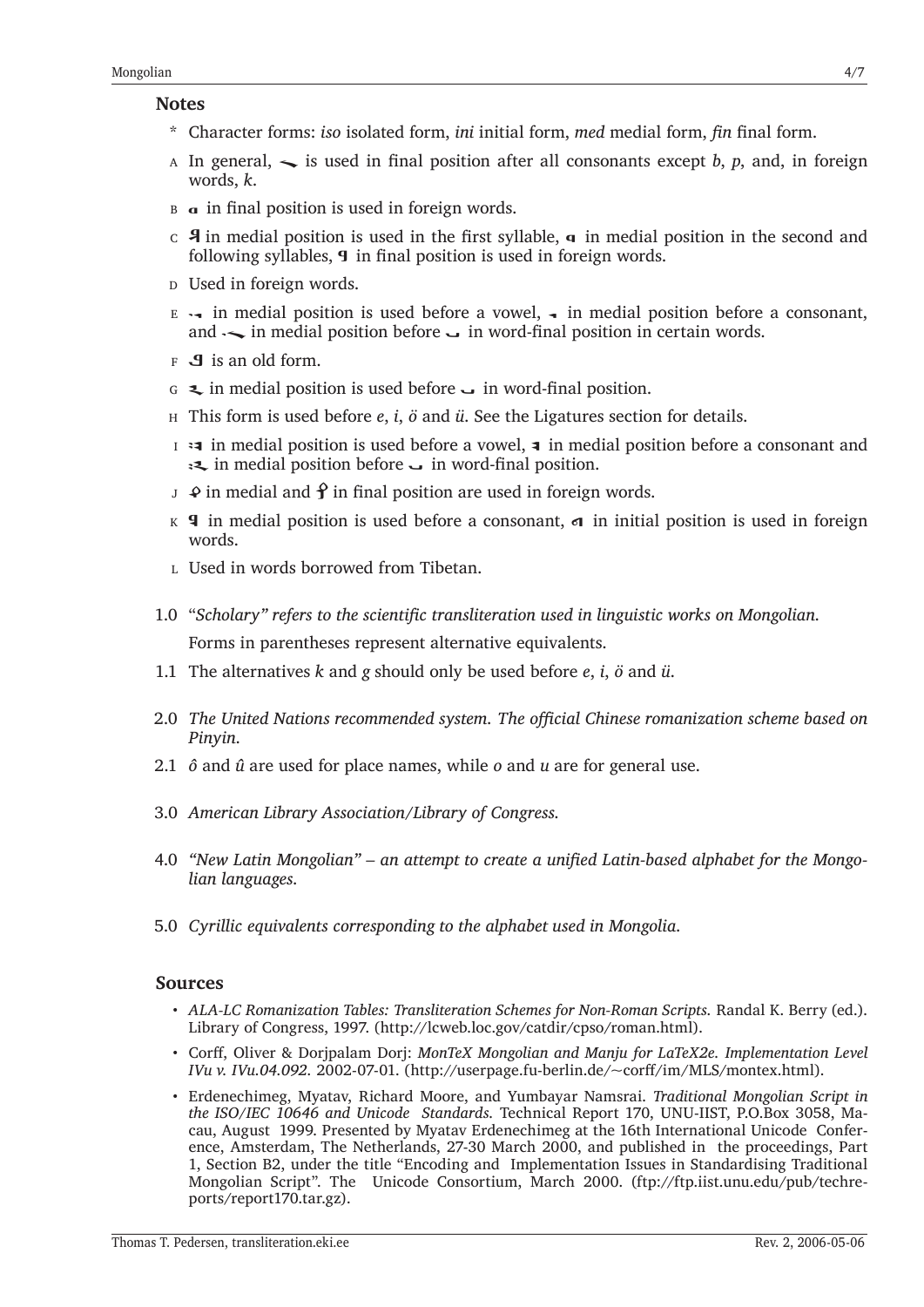- Kapaj, Luigi: *Writing Mongol in Uighur Script.* 2002. [\(http://www.viahistoria.com/SilverHorde/re](http://www.viahistoria.com/SilverHorde/research/UighurScript.html)[search/UighurScript.html](http://www.viahistoria.com/SilverHorde/research/UighurScript.html)).
- *Monggol heleten. Xine Latin Monggol Uesugiig Nairuulagsan Zaraqim higeed Araga.* 2001-05-03. ([http://xjmg.nease.net/lating/Xin%20Latin%20Monggol%20Uesug%20in%20Tohai%20Tanilquul](http://xjmg.nease.net/lating/Xin%20Latin%20Monggol%20Uesug%20in%20Tohai%20Tanilquulga.htm) [ga.htm](http://xjmg.nease.net/lating/Xin%20Latin%20Monggol%20Uesug%20in%20Tohai%20Tanilquulga.htm)).
- Poppe, Nicholas: *Grammar of Written Mongolian.* (Porta Linguarum Orientalum 1). 4th unrev. printing, Wiesbaden 1991.
- Ramsey, S. Robert: *The Languages of China.* Princeton, 1987.
- Tacoronte, Ariel Laurencio: *Alfabeto clásico mongol.* 2001-05-01. ([http://laurencio.webz.cz/mon](http://laurencio.webz.cz/mongolxel/toli/qaguchin/index.htm)[golxel/toli/qaguchin/index.htm](http://laurencio.webz.cz/mongolxel/toli/qaguchin/index.htm)).
- *United Nations Romanization Systems for Geographical Names. Report on Their Current Status.*  Compiled by the UNGEGN Working Group on Romanization Systems. Version 2.2. January 2003. ([http://www.eki.ee/wgrs/\)](http://www.eki.ee/wgrs/).
- Эрдэнэчимэг, Мятавын: *Монгол бичигийн үсгийн код.* 2004-01-16. ([http://openmn.sourceforge.](http://openmn.sourceforge.net/modules/Subjects/pages/pdfs/mgl_code.pdf) [net/modules/Subjects/pages/pdfs/mgl\\_code.pdf](http://openmn.sourceforge.net/modules/Subjects/pages/pdfs/mgl_code.pdf)).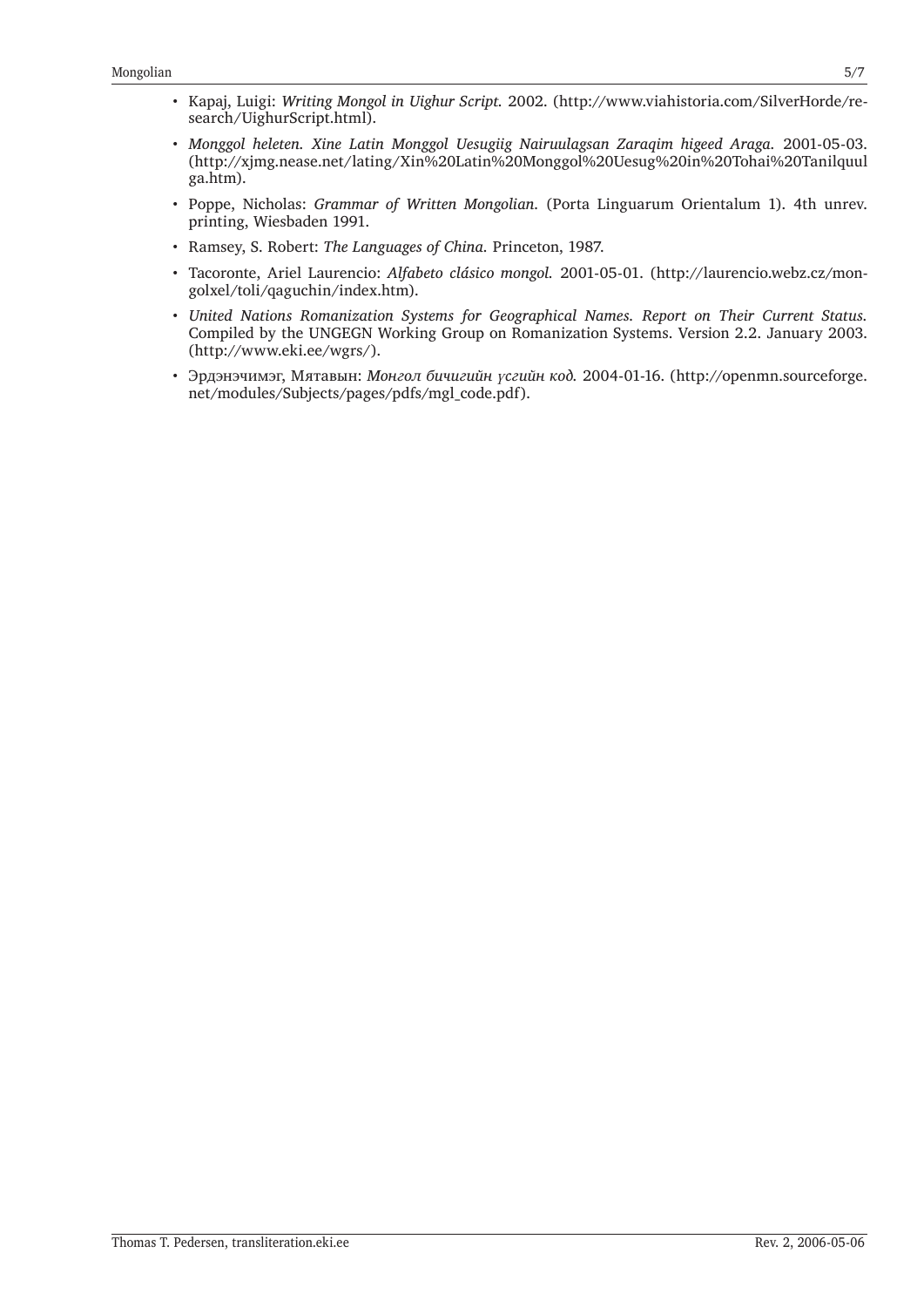# $\label{eq:monodrom} \underset{\text{Cyrillic script}}{\text{MONGOLIAN}}$

|                           |                           |                       | ISO <sub>9</sub><br>$1995^{(1.0)}$ | <b>KNAB</b><br>$1993^{(2.0)}$               | ALA-LC<br>1997(3.0)     | BGN/PCGN<br>1967(4.0)       |
|---------------------------|---------------------------|-----------------------|------------------------------------|---------------------------------------------|-------------------------|-----------------------------|
| $\mathbf{A}$              | $\rm{a}$                  |                       | a                                  | $\mathbf a$                                 | a                       | a                           |
| $\rm{E}$                  | $\sigma$                  |                       | b                                  | $\mathbf b$                                 | b                       | b                           |
| $\, {\bf B}$              | $\, {\bf B}$              |                       | $\boldsymbol{\mathrm{V}}$          | $\mathbf V$                                 | $\mathbf V$             | $\mathbf V$                 |
| $\Gamma$                  | $\Gamma$                  |                       | g                                  | g                                           | g                       | g                           |
| Д                         | Д                         |                       | d                                  | d                                           | d                       | d                           |
| ${\bf E}$                 | $\mathbf e$               |                       | e                                  | je, é, jö $^{(2.1)}$                        | e                       | yö                          |
| Ë                         | ë                         |                       | ë                                  | jo                                          | ë                       | yo                          |
| Ж                         | Ж                         |                       | ž                                  | ž                                           | zh                      | j                           |
| 3                         | $\,$ 3 $\,$               |                       | Z                                  | Z                                           | Z                       | dz                          |
| $\boldsymbol{\mathit{M}}$ | $\boldsymbol{\mathit{M}}$ |                       | $\mathbf{i}$                       | $\mathbf i$                                 | $\mathbf{i}$            | $\mathbf{i}$                |
| Й                         | Й                         |                       | j                                  | j                                           | ĭ                       | y                           |
| $\mathbf K$               | ${\bf K}$                 |                       | $\mathbf k$                        | $\mathbf k$                                 | $\mathbf k$             | k                           |
| $\prod$                   | Л                         |                       | l                                  | $\mathbf 1$                                 | l                       | $\mathbf{l}$                |
| $\mathbf M$               | $\mathbf M$               |                       | ${\rm m}$                          | ${\rm m}$                                   | m                       | ${\rm m}$                   |
| $H_{\rm}$                 | $\, {\bf H}$              |                       | n                                  | $\mathbf n$                                 | $\mathbf n$             | $\mathbf n$                 |
| $\mathcal{O}$             | $\boldsymbol{0}$          |                       | $\mathbf 0$                        | $\mathbf 0$                                 | $\mathbf 0$             | $\mathbf 0$                 |
| $\Theta$                  | $\Theta$                  |                       | ô                                  | ö                                           | Ò                       | ö                           |
| $\boldsymbol{\Pi}$        | $\boldsymbol{\Pi}$        |                       | $\mathbf p$                        | $\mathbf{p}$                                | $\mathbf{p}$            | $\mathbf{p}$                |
| ${\bf P}$                 | p                         |                       | r                                  | $\mathbf r$                                 | $\mathbf r$             | r                           |
| $\mathcal{C}$             | $\mathsf{C}$              |                       | S                                  | S                                           | S                       | ${\mathbb S}$               |
| $\mathbf T$               | $\mathbf T$               |                       | t                                  | t                                           | t                       | $\sf t$                     |
| $\mathbf{y}$              | $\mathbf y$               |                       | $\mathfrak u$                      | $\mathfrak u$                               | $\mathfrak u$           | $\ensuremath{\mathfrak{u}}$ |
| Y                         | $\mathbf{Y}$              |                       | ù                                  | ü                                           | $\dot{\text{u}}$        | ü                           |
| $\Phi$                    | ф                         |                       | $\mathbf f$                        | $\mathbf f$                                 | $\mathbf f$             | $\mathbf f$                 |
| $\mathbf X$               | $\mathbf X$               |                       | h                                  | $\boldsymbol{\mathrm{h}}$                   | kh                      | $\boldsymbol{\mathrm{h}}$   |
| Ц                         | Ц                         |                       | c                                  | C                                           | $\widehat{\mathsf{ts}}$ | ts                          |
| Ч                         | $\mathbf{q}$              |                       | č                                  | č                                           | ch                      | ch                          |
| $\rm{III}$                | $\mathbf{H}$              |                       | $\check{\textbf{s}}$               | $\check{\mathbf{s}}$                        | sh                      | sh                          |
| Щ                         | Щ                         |                       | ŝ                                  | šč                                          | shch                    | shch                        |
| $\mathbf b$               | $\mathbf T$               | $\boldsymbol{\rm{A}}$ | $\prime$                           | $\mathsf{H}^{\scriptscriptstyle\mathsf{L}}$ | $\boldsymbol{\theta}$   | $\overline{\phantom{a}}$    |
| $\rm{Pl}$                 | $\mathbf{P}\mathbf{I}$    |                       | y                                  | $\mathbf{y}$                                | y                       | ï                           |
| $\rm{P}$                  | $\mathbf P$               |                       | $\bar{t}$                          | ĭ                                           | $\mathbf{r}$            | ĭ                           |
| $\Theta$                  | $\theta$                  |                       | è                                  | $\mathbf{e}$                                | ė                       | $\mathbf e$                 |
| $\rm I\!O$                | ${\bf I0}$                |                       | û                                  | ju, jü $^{(2.2)}$                           | $\widehat{\mathrm{iu}}$ | yu, yü $\overset{(4.1)}{ }$ |
| $\mathbb R$               | $\mathbf R$               |                       | â                                  | ja                                          | $\overline{ia}$         | ya                          |